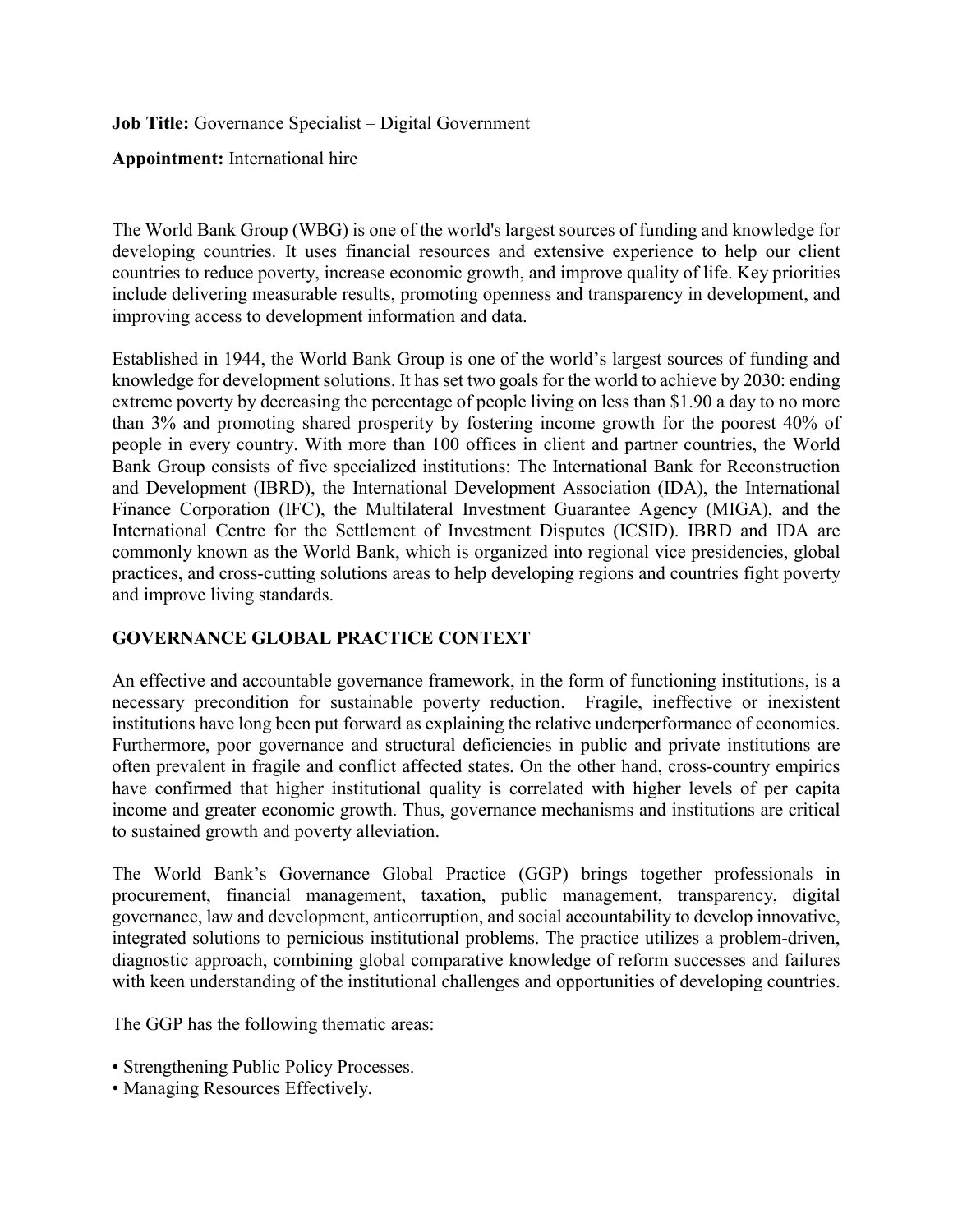- Supporting the Governance of Service Delivery.
- Strengthening the public-private interface.
- Understanding Underlying Drivers and Enablers of Policy Effectiveness.

The GGP interventions range from diagnostics, technical assistance, and advisory services, learning, innovation and knowledge management and sharing, creating peer learning platforms, lending and reform project implementation, and monitoring and reporting. An important part of its responsibilities is to deliver operational support to other Practices, including through inputs for policy-based operations, hands-on implementation advice and direct fiduciary due diligence of investment financing.

Since January 1, 2018, the GGP is implementing an integrated model. This involves the Public Sector (PS) and Financial Management (FM) staff coming together under two regional-facing directors – one each for AFR/ECA/MNA and EAP/LCR/SAR, who oversee several integrated governance units.

An increasing business line of the GGP is GovTech, a whole-of-government approach to digitization. It aims to transform core government systems, deliver digital public services and leverage public data assets. It operates at national and sub-national levels and across sectors. GovTech investments aim to have spillover impact on jobs by fostering local IT ecosystems. GovTech is about saving lives & money, increasing trust in government and fostering local tech ecosystems. The approach will directly address the poverty issue through efficient and effective public service delivery, by enhancing public transparency and accountability and by generating some new jobs.

## **KEY RESPONSIBILITIES**

Reporting to Manuel Vargas, the Governance Specialist, to be based in Washington DC, will undertake the following tasks:

- Contribute to the implementation of the World bank digital governance agenda including the GovTech initiative and the realization of regional programs, such as the Digital Economy for Africa (DE4A) Moonshot.
- Contributing to the design and/or implementation of lending operations in client countries, specifically addressing digital governance, digital transformation and application of digital solutions to address development and governance constraints in the public sector.
- Contributing and providing technical inputs to analytical work and advisory services, and other relevant technical and advisory reports to clients in the areas of digital governance and digital transformation in the public sector.
- Provide technical inputs and collaborate with relevant Country Management Units, Task Team Leaders and sector experts across projects on the application of digital innovative solutions in addressing governance issues in country and sectors;
- Contributing to the development agenda by knowledge generation through the publication of high quality analytical pieces.